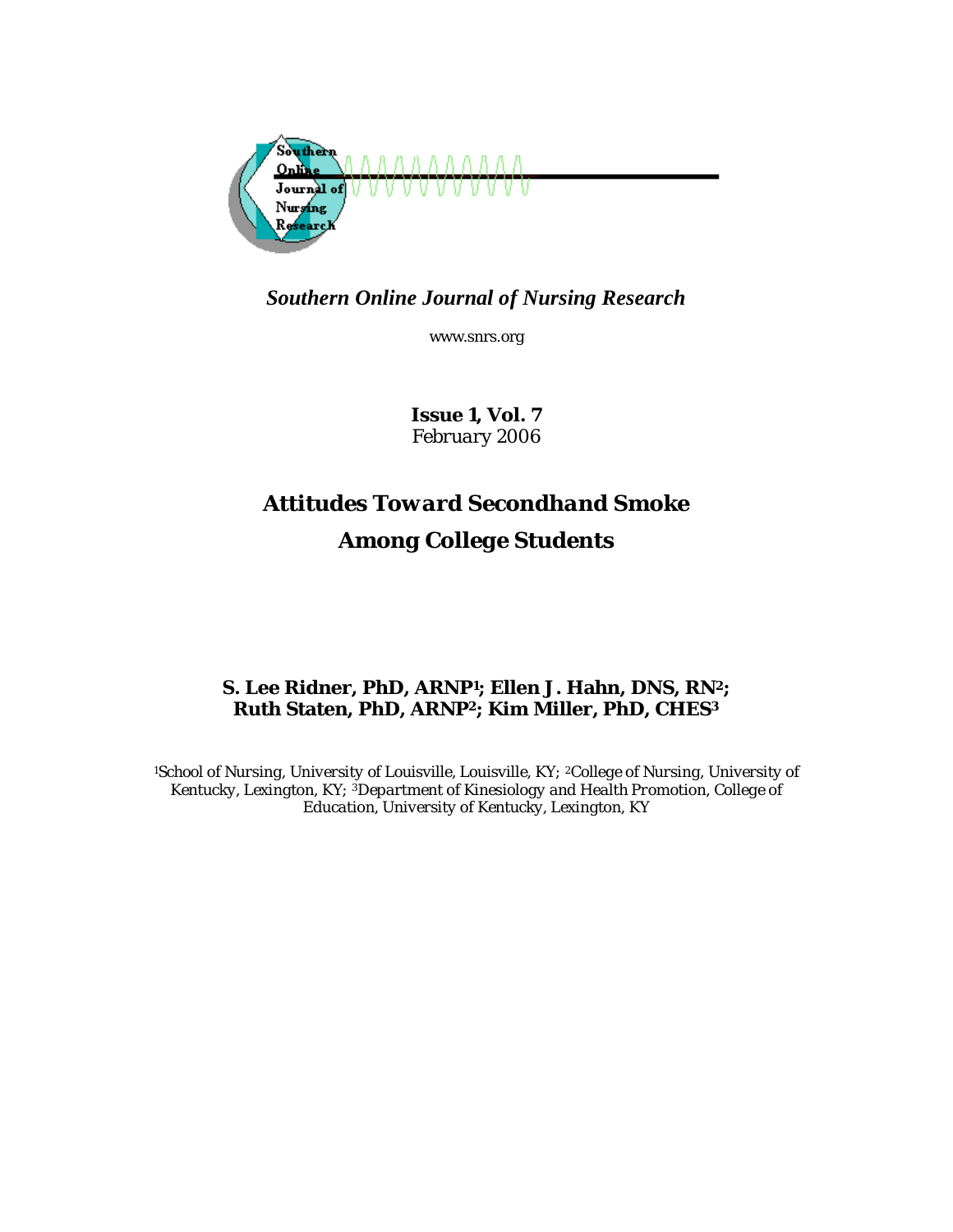## **ABSTRACT**

The purpose of this study was to determine the perceived importance of smoke-free environments among college students. A non-experimental, crosssectional design was used to examine the differences in attitudes toward secondhand smoke (SHS) by smoking status, and determine the factors that predict attitudes toward smoke-free environments. The sample (*N* = 897) consisted of full-time, undergraduate students at a southeastern public university. Non-smokers, non-daily smokers, and daily smokers completed a selfreport questionnaire. Smoke-free environments were either somewhat or very important to 85% of participants. Women and non-smokers were more likely to perceive the importance of smoke-free environments. Of the current smokers, 66% reported smoke-free environments were important to some degree and nearly 30% reported they were bothered by cigarette smoke to some degree. Multivariate analyses revealed the best predictors of the importance of smokefree environments were being bothered by smoke and smoking status. Since a number of current smokers are both bothered by SHS and see the importance of smoke-free environments, SHS education that targets current smokers may be helpful.

*Keywords***:** *tobacco smoke pollution, students, smoking*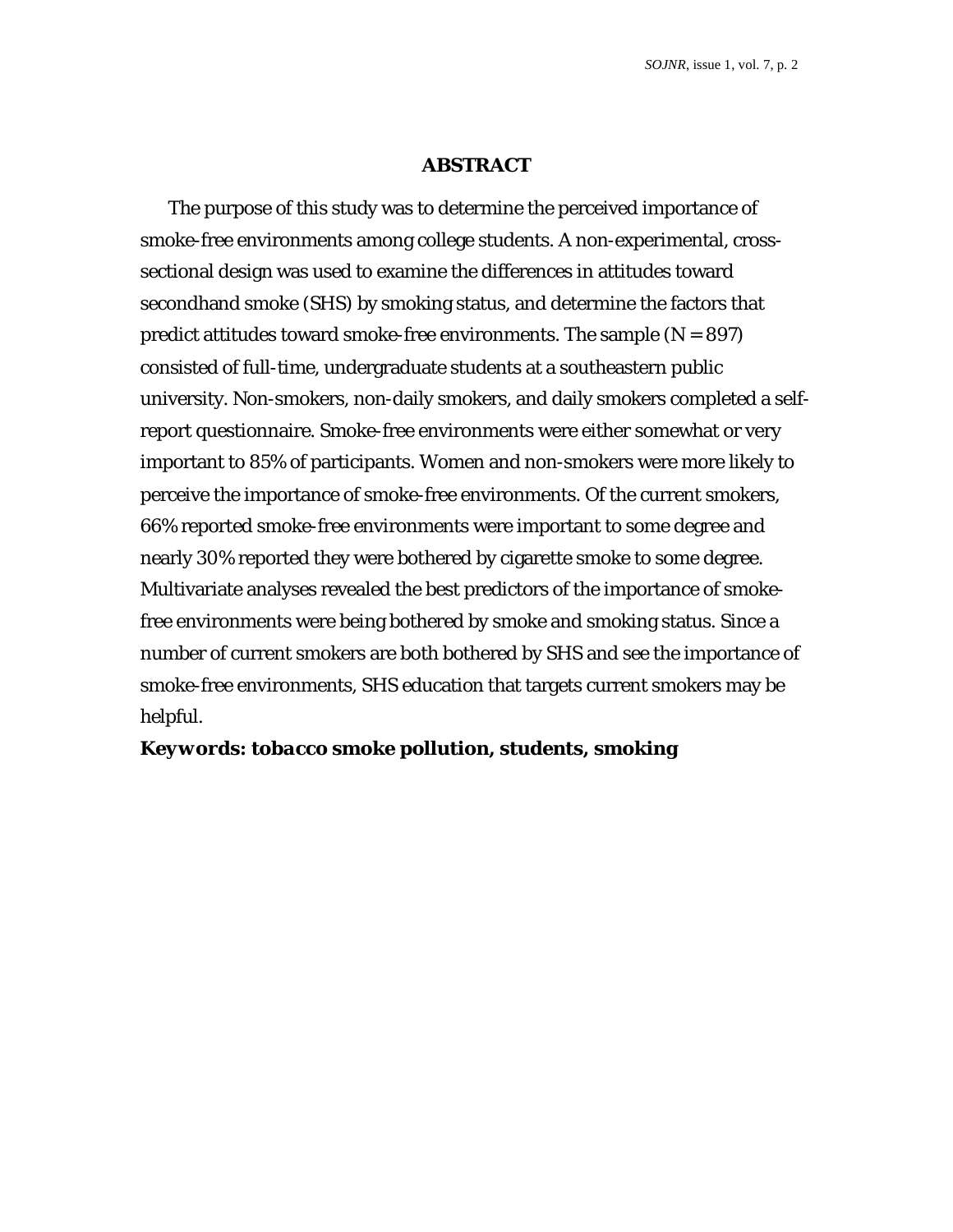#### **Introduction**

Smoking is the leading cause of preventable death in the U.S; every year nearly 438,000 people die as a result of cigarette use.**<sup>1</sup>** Smokers not only put themselves at risk for disease and death related to cigarette use, but they also expose others to secondhand smoke (SHS). Cigarette smoke contains over 4,000 chemicals and over 50 known or suspected carcinogens.**2,3** Exposure to SHS causes heart disease, lung cancer, and breast cancer in adults.**4,5** SHS exposure in children causes asthma, chronic ear infections, lower respiratory tract infections, and sudden infant death.**<sup>5</sup>** In a recent Canadian study, youth were at greatest risk for exposure to SHS. At age 12 years, 37% of Canadian children had been exposed to SHS. The percentage exposed to SHS increased to 55% by age 20.**<sup>6</sup>**

Increasingly, local and state governments and private businesses are protecting individuals from SHS by restricting smoking in public and work places. National studies show that both smokers and nonsmokers

support restricting smoking in schools and daycare centers.**7,8** There is less support for restricting smoking in public restaurants.**<sup>8</sup>** Studies of public attitudes toward smoke-free laws have shown that patrons increasingly support and comply with smoke-free laws in restaurants and bars.**9,10** Furthermore, smoke-free laws have been shown to have little impact on the dining out patterns of consumers.**<sup>11</sup>**

A recent study of smoking policies on college campuses found that 30% of universities restricted smoking inside public buildings, outside building entrances, and in student housing.**<sup>12</sup>** In the college age group (18- to 24-years-old), Wechsler and colleagues**<sup>13</sup>** found that smoking restrictions were associated with lower rates of smoking initiation among this population. Nearly 30% of young adults (ages 18- 24) are current smokers (at least one cigarette in the past 30 days).**14** This rate is well above the 22% average reported for all age groups. Among college students, the smoking rate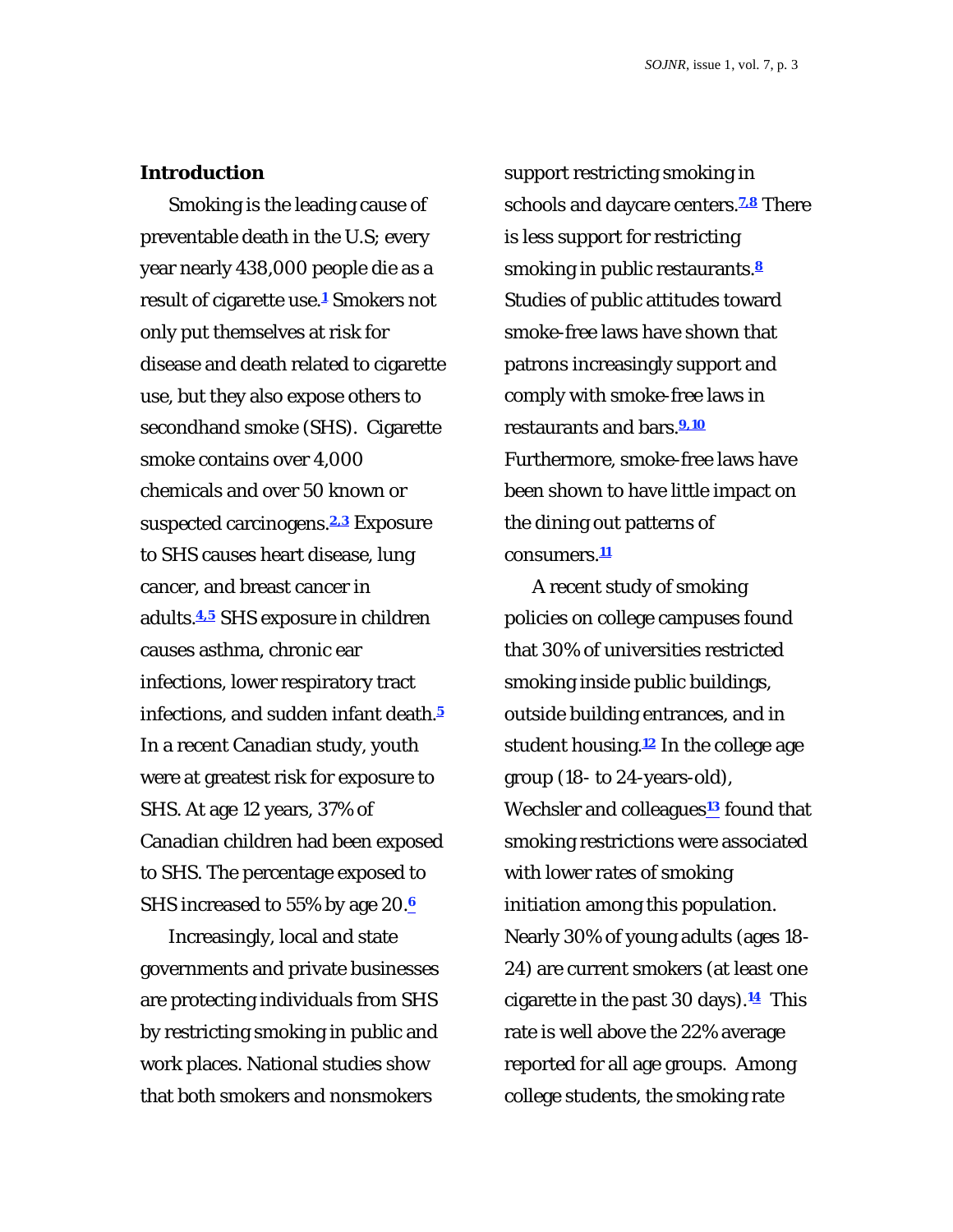(18- to 24-years-old) fluctuated dramatically during the 1990s and peaked at approximately 30% at the end of the decade.**<sup>15</sup>** Recent data show that smoking prevalence in the college-aged population is trending down (22.5%), and now mirrors that of the general public.**15** Although the smoking rate among college students has recently returned to baseline, the concern remains that college smokers not only expose themselves, but their friends to SHS. In a study of college students' SHS avoidance behaviors, Martinelli**16** reported that being female, performing health promotion behaviors, being selfefficacious and SHS-avoidance efficacy, and not living with a smoker explained 26% of the variance in SHS avoidance behaviors. However, the study excluded current smokers and did not measure attitudes toward exposure to SHS.

Little is known about attitudes toward SHS in the 18- to 24-year-old college age population. The purpose of this study was to determine the perceived importance of smoke-free environments among college students. Social Cognitive Theory (SCT) was used as a framework to

guide the study. SCT**17** posits that behavior is part of a triad of reciprocal causation where environmental factors, cognitive factors, and behavioral factors interact as a determinant of one another. It is a transactional theory whereby the individual and society act and react to each other in a bidirectional fashion. The triad is not necessarily symmetrical, nor the strength of the influences equal. Therefore, changes in one domain may or may not produce a response in other domains. In this study, the environmental factor is SHS, the cognitive factor is attitudes toward SHS, and the behavioral factor is smoking group status. The specific aims of the study were to (a) examine the differences in attitudes toward SHS by smoking status; and (b) determine the factors that predict attitudes toward smoke-free environments among college students. Since smoking status is associated with binge drinking, marijuana use, and decreased academic performance in college students, those variables were included in this examination of the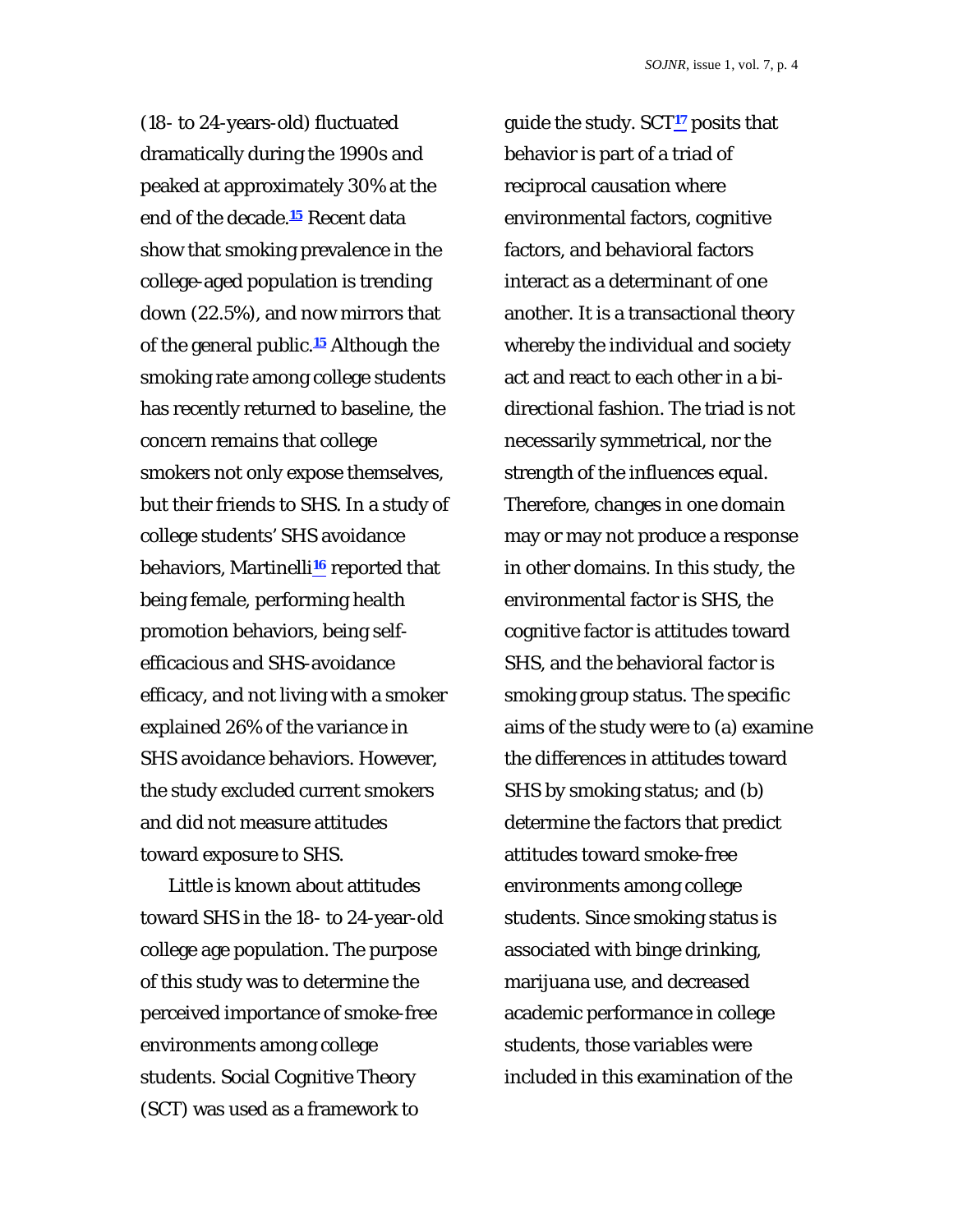importance of smoke-free environments.**18,19**

## **Methods**

*Design and Sample.* A nonexperimental, cross-sectional design was used. The university registrar randomly generated a sample of 1,700 18-24-year-old students from a list of enrolled full-time, undergraduate students at a southeastern public, state-supported university (*N* = 18,000) in a tobaccoproducing state. The university is located in a city that had recently passed, but not yet implemented, a smoke-free ordinance that banned smoking in all public building (including restaurants and bars). During Spring 2004, questionnaires were mailed to students. After adjusting for undeliverable questionnaires, the response rate was 57% (*n* = 897).

*Measures.* The College Health Survey was adapted from the *National College Health Risk Behavior Survey* (NCHRBS). The NCHRBS was developed by the Centers for Disease Control and Prevention and administered to

approximately 9,400 students aged 18 to 24 from 148 different colleges and universities.**20** The questionnaire measures risk behaviors that contribute to the leading causes of morbidity and mortality including binge drinking and marijuana use. The College Health Survey questionnaire was reviewed by a multidisciplinary team to establish face validity.

Current cigarette use was assessed using a nominal measure of the frequency of smoking. Students who had not smoked in the past 30 days were classified as "nonsmokers." Students who had smoked some days but not every day in the past month were classified as "nondaily smokers." Finally, students who reported smoking all 30 days were classified as "daily smokers." Smoking status was coded into three discrete categories: non-smoker, non-daily smoker, and daily smoker. Heavy episodic or binge drinking (five or more drinks at one sitting) was measured using a seven-item ordinal scale – none to all 30 days . Marijuana use was assessed using a seven-item ordinal scale, ranging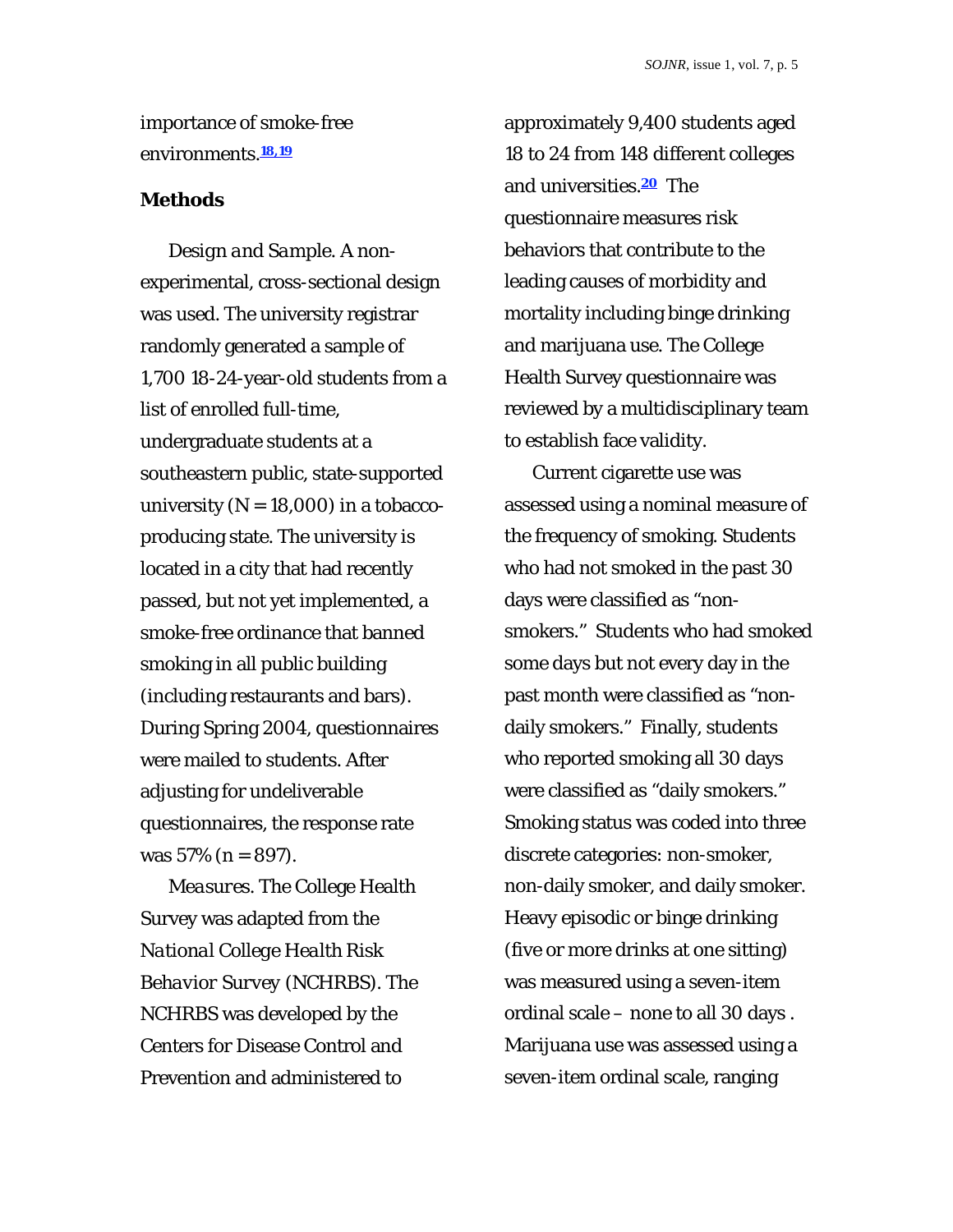from none to more than 100 times during the past 30 days. Other data collected included demographic characteristics (e.g., gender, age, and ethnicity) and grade point average (GPA).

In addition to the behavioral risk and demographic data, attitudes toward secondhand smoke exposure were assessed. Students were asked, "How important is it to you to have a smoke-free environment inside all campus buildings including dormitories?" Responses to the fouritem ordinal scale included: "very important," "somewhat important," "not too important," or "not important at all." Next, the students were asked, "How bothered are you by smoking at the entry ways to campus buildings?" The three-item ordinal responses ranged from: "very bothered," "somewhat bothered," or "not bothered at all."

*Procedure***.** The research protocol was approved by the University Institutional Review Board to ensure human subjects protection. Participants received a study packet via U. S. mail. The study packet contained a questionnaire without any identifying data, a stamped

completion postcard with the participant's name, a cover letter explaining the purpose of the study, and a \$2.00 bill as an incentive to participate. The participants were encouraged to respond and return the questionnaire in the enclosed, addressed, stamped envelope. Completing and returning the questionnaire served as consent to participate. Participants were asked to mail the postcard separately to indicate completion of the questionnaire. The postcard was the only document that contained identifiable data and there was no way to match the postcard to the anonymous questionnaire. A second follow-up letter and replacement questionnaire were mailed to all who had not returned a postcard approximately three weeks after the initial mailing. An attempt was made to find correct addresses for those whose questionnaires had been returned as undeliverable. Those who did not return questionnaires after the second mailing were considered non-respondents.

A predictive model for the importance of smoke-free environments was estimated using a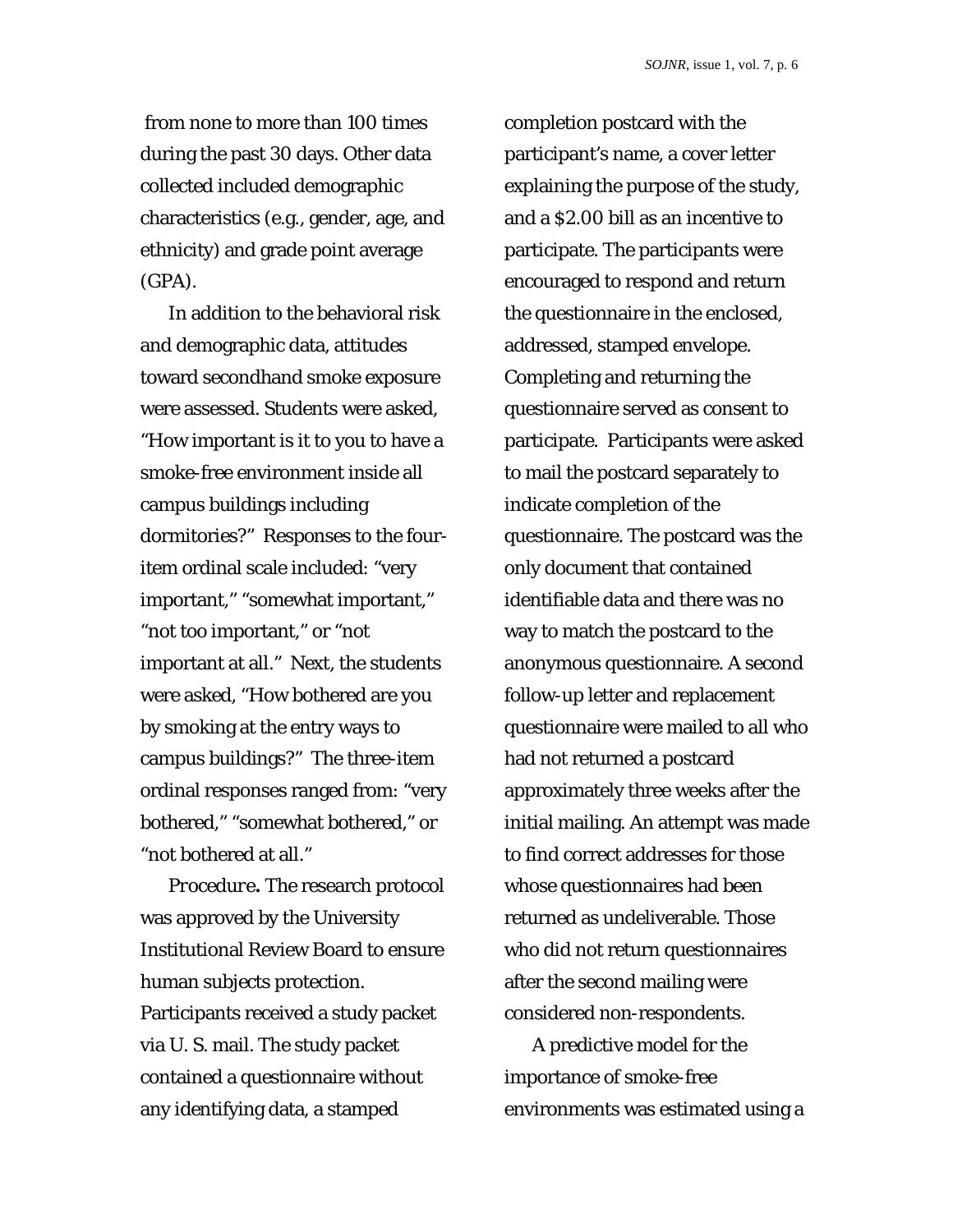linear regression model. The importance of smoke-free environments was regressed onto binge drinking, marijuana use, GPA, smoking group status, and being bothered by secondhand smoke.

## **Results**

More females (61%) responded than males. Caucasians (91%) accounted for the majority of the participants, similar to the ethnic

make-up of the population. More participants lived in residence halls (34%) compared to the overall student body (25%). The mean age was 20.1 years (*SD* = 1.5), and 98% were single. The participants consisted of freshman (26%), sophomores (23%), juniors (23%), and seniors (28%). Corresponding data for non-participants were not available. Table 1 presents the demographic characteristics.

Table 1.

Demographic Characteristics and Alcohol/Marijuana Use by Smoking Group (*n* = 889).

|                                                  |                  |                                     | <b>Smoking Group</b>               |                               |
|--------------------------------------------------|------------------|-------------------------------------|------------------------------------|-------------------------------|
|                                                  |                  | Non-smoker<br>$n = 640$<br>$n (\%)$ | Non-daily<br>$n = 192$<br>$n (\%)$ | Daily<br>$n = 57$<br>$n (\%)$ |
| Sex                                              | Female           | 408 (64)                            | 107 (56)                           | 33(58)                        |
|                                                  | Male             | 232 (36)                            | 85 (44)                            | 24 (42)                       |
| $E$ thnicity <sup>†</sup>                        | Caucasian        | 576 (91)                            | 175 (92)                           | 53 (93)                       |
|                                                  | Minority         | 59(9)                               | 16(8)                              | 4(7)                          |
| Age                                              | 18-20            | 392 (61)                            | 122 (64)                           | 23 (40)                       |
|                                                  | $21 - 24$        | 248 (39)                            | 70 (36)                            | 34 (60)                       |
| Binge drinking (no. of<br>days past 30 days) $†$ | None             | 318(50)                             | 20(11)                             | 9(16)                         |
|                                                  | $1-19$ days      | 317(49)                             | 166 (87)                           | 46 (81)                       |
|                                                  | 20 or more days  | 4(1)                                | 5(2)                               | 2(3)                          |
| Marijuana (no. of times<br>past 30 days) $†$     | None             | 479 (90)                            | 100 (58)                           | 20 (38)                       |
|                                                  | $1-19$ times     | 42(8)                               | 59 (34)                            | 16 (30)                       |
|                                                  | 20 or more times | 10(2)                               | 14(8)                              | 17 (32)                       |

<sup>†</sup> Note: Not all participants reporting.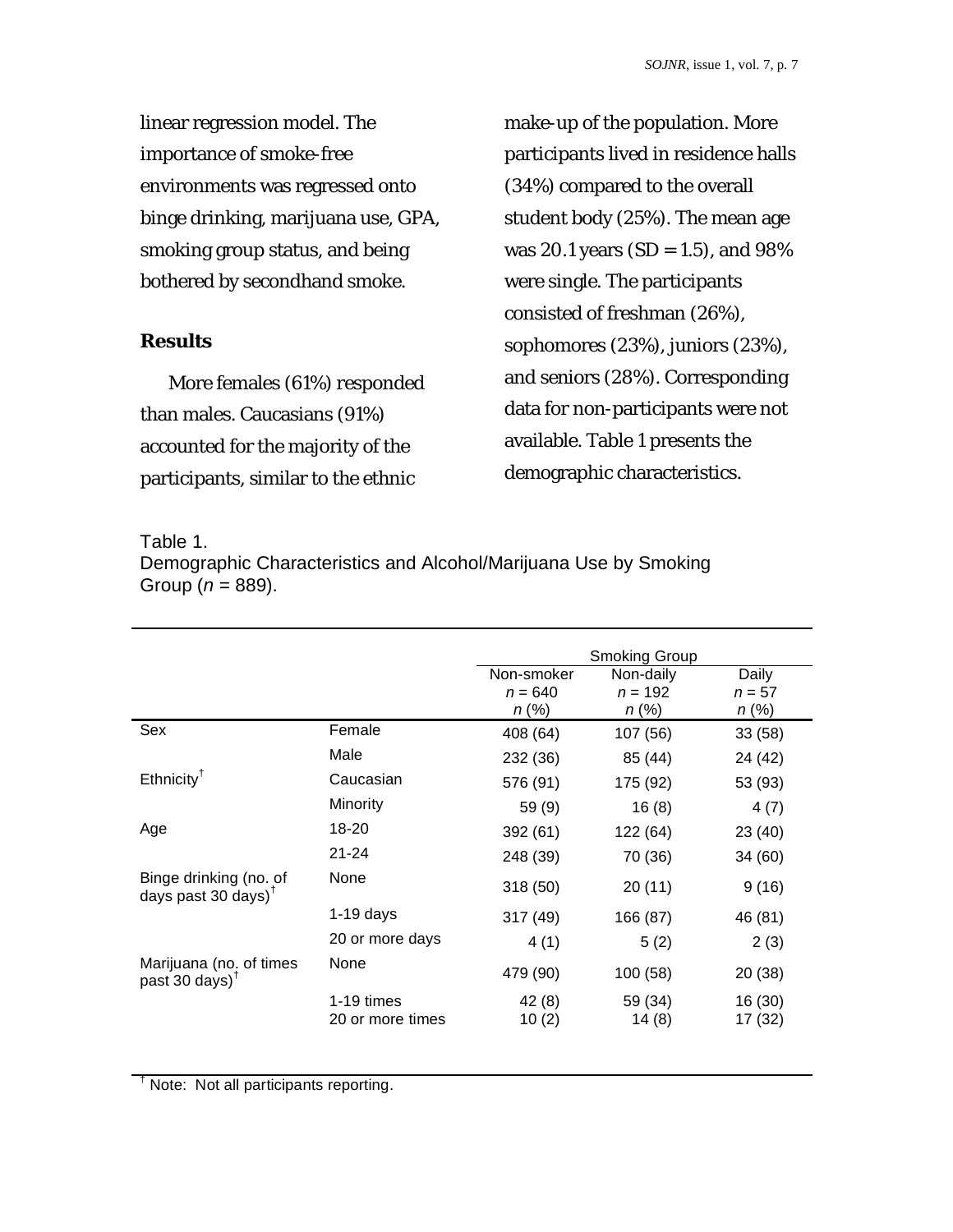The majority of students (72%) had not smoked in the past 30 days. Of the 249 who reported smoking, 67% were non-daily smokers and 33% smoked on a daily basis. There was no difference in smoking by gender or ethnicity. The participants who smoked daily were slightly older than either the non-daily or nonsmoking groups (20.7 vs. 20.1 respectively). The majority of participants (61%) reported at least one episode of binge drinking in the past 30 days. Both the non-daily and daily smoking groups were more likely than the non-smokers to report episodes of binge drinking  $(F_{2, 886} =$ 88.7, *p* < .001). More than one in five (21%) reported using marijuana in the past 30 days. The non-smoking group reported fewer episodes of marijuana use than either the nondaily or daily smokers  $(F<sub>2, 756</sub> = 40.2)$ , *p* < .001). The overall GPA for the participants was 3.17. Non-smokers reported a higher GPA than either of the smoking groups  $(F_{2, 858} = 7.9, p <$ .001).

Smoke-free environments were either somewhat or very important to 85% of participants. Women were more likely than men to perceive the importance of smoke-free environments (*t*<sup>891</sup> = 3.6, *p* < .001). Non-smokers were more likely to report the importance of smoke-free environments than either the nondaily or daily smoking group (*F*2, 882 = 98.5, *p* < .001). Of the current smokers, 66% reported that smokefree environments were either somewhat or very important. The majority of study participants (61%) also reported being bothered by cigarette smoke. Non-smokers were more bothered than non-daily or daily smokers ( $F_{2, 868}$  = 88.9,  $p <$ .001). Nearly 30% of current smokers were bothered by cigarette smoke to some degree. The importance of smoke-free environments was significantly correlated with binge drinking, marijuana use, GPA, and being bothered by smoke (see Table 2). Those who perceived smoke-free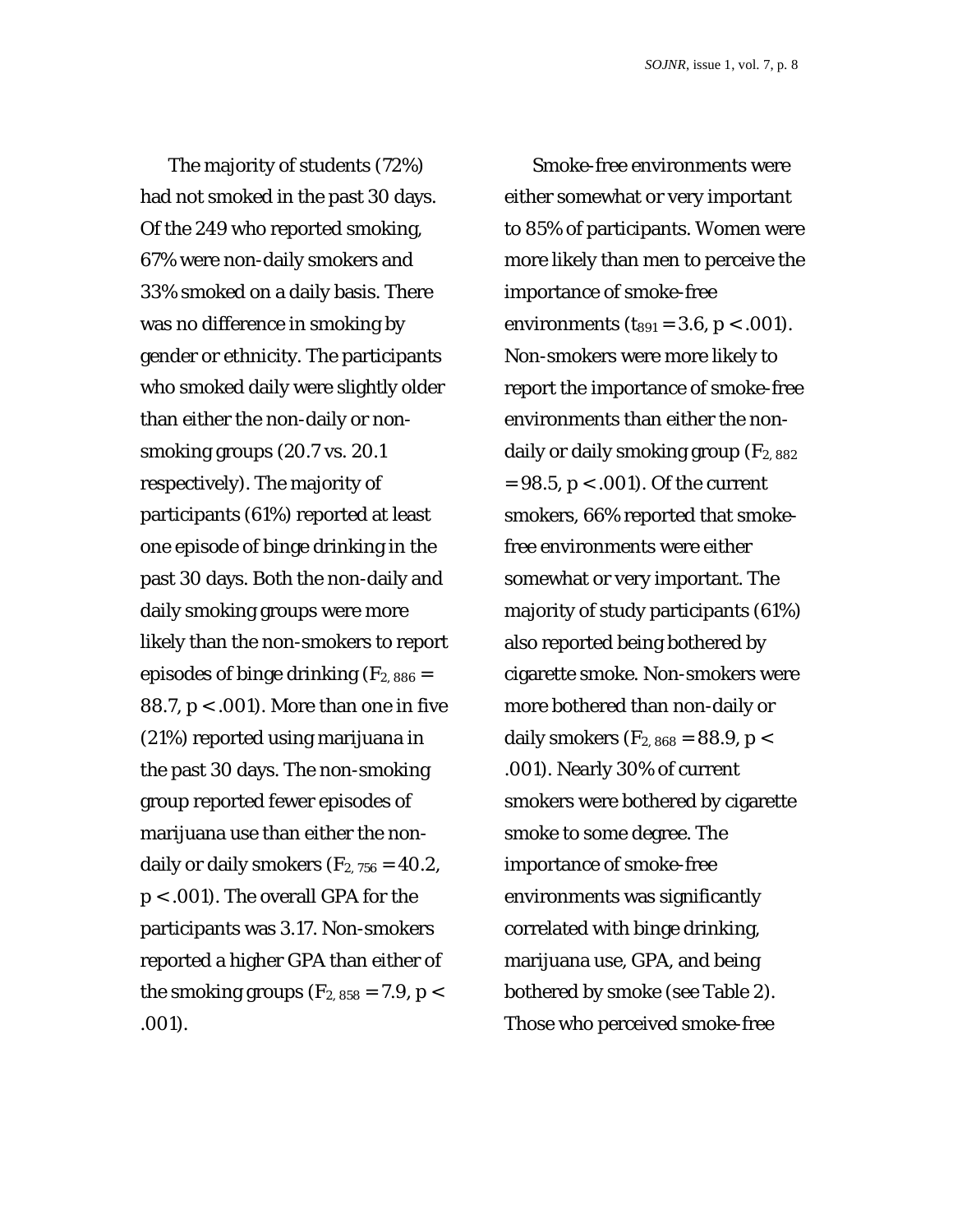environments as important were less likely to report binge drinking and marijuana use, had a higher GPA,

and were more bothered by secondhand smoke.

### Table 2.

Correlations among study variables and perceived importance of smoke-free environments.

|                        | Binge<br>drinking | Marijuana<br>use | GPA      | <b>Bothered</b><br>by smoke |
|------------------------|-------------------|------------------|----------|-----------------------------|
| Smoke-free environment | $.154**$          | $.327**$         | $-138**$ | .544**                      |
| Binge drinking         |                   | $.386**$         | $-173**$ | $.228**$                    |
| Marijuana use          |                   |                  | $-137**$ | $.310**$                    |
| GPA                    |                   |                  |          | $-127**$                    |

\*\* Correlation is significant at the 0.01 level (2-tailed).

The overall linear regression model was significant  $(F_{5, 710} = 78.3)$ , *p* < .001) and accounted for 34% of the variance in the importance of smoke-free environments (see Table 3). The best predictors of the importance of smoke-free environments were being bothered by smoke and smoking status. The variable "bothered by smoke" accounted for nearly 27% of the variance. Adding the variable smoking status to the model explained an additional 7% of the

variance. Both marijuana use and GPA were significant predictors. The addition of these variables added to the R-square, but these two variables explained < 1% of the variance. Although binge drinking was related to the importance of smoke-free environments in the bivariate analyses, in the multivariate analysis the variable was not a significant predictor. The variable inflation factors for this model were at most 1.4, indicating multicollinearity did not influence the model.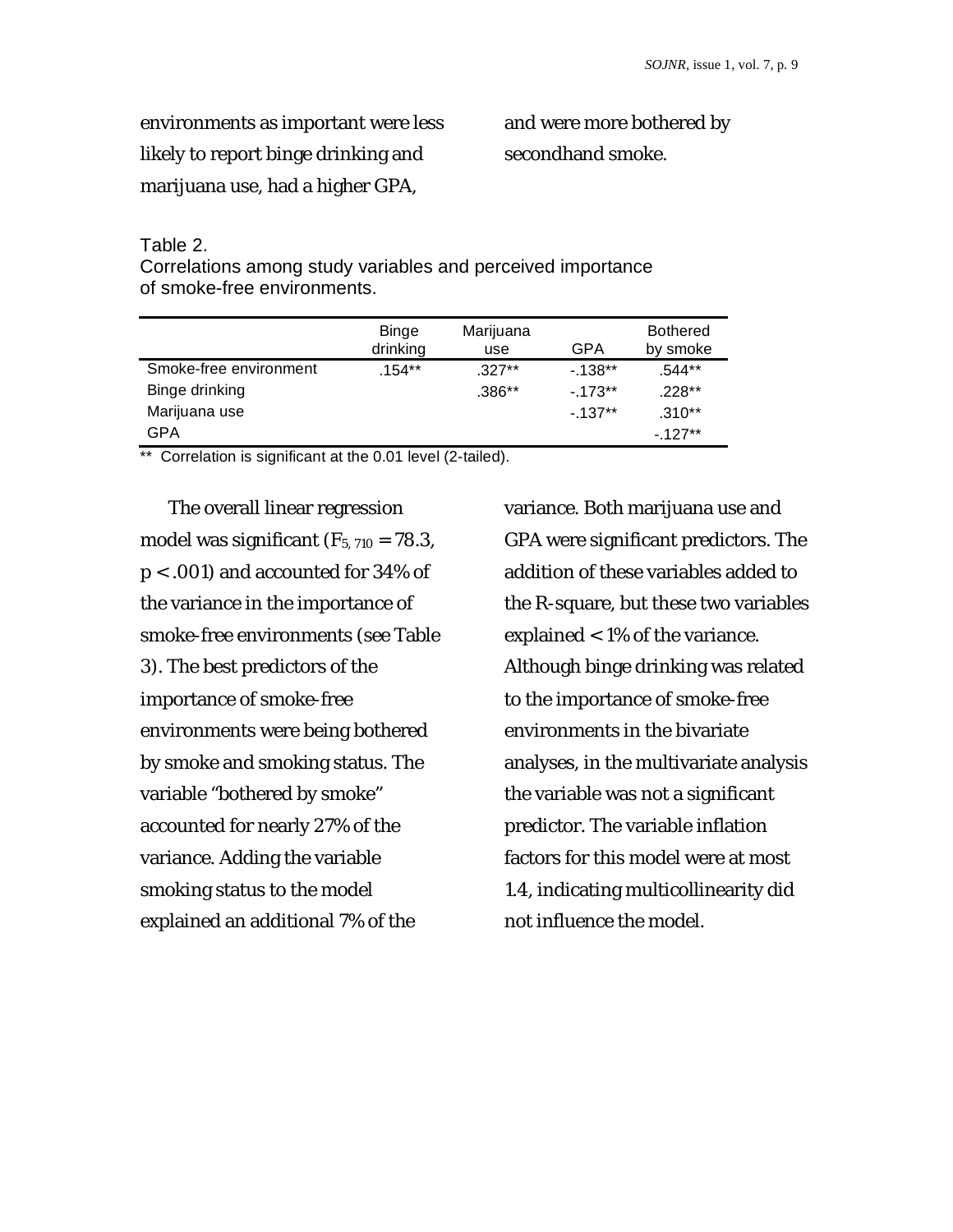| Source                 | Mean<br>Square | df | F      | Sig.    |
|------------------------|----------------|----|--------|---------|
| <b>Corrected Model</b> | 41.39          | 5  | 75.30  | $-.001$ |
| Binge drinking         | .29            | 1  | .52    | .472    |
| Smoking group          | 30.01          | 1  | 54.58  | $-.001$ |
| GPA                    | 2.13           | 1  | 3.87   | .050    |
| Marijuana use          | 4.45           | 1  | 8.09   | .005    |
| Bothered by smoking    | 68.62          | 1  | 124.83 | $-.001$ |

## Table 3.

Predictors of perceived importance of smoke-free environments.

Adjusted  $R^2$  .344

#### **Discussion**

Students bothered by smoke thought that smoke-free environments were important. These two variables were highly correlated, but theoretically the variables are two distinct constructs. The degree to which an individual is bothered by smoking predicted the importance of smoke-free environments. Although the survey did not define the meaning of "bothered," respondents may have meant headaches, irritated eyes, and runny nose when asked this question. In addition, students suffering from asthma and other respiratory conditions may have reported being bothered by secondhand smoke. It seems reasonable that students who have these symptoms and conditions

exacerbated by exposure to secondhand smoke would view smoke-free environments as more important than those who are not bothered by secondhand smoke.

Interestingly, nearly 30% of current smokers reported being bothered by secondhand smoke to some degree, and two-thirds thought smoke-free environments were important to some degree. The fact that some college students who smoke may have a positive attitude toward smoke-free environments may indicate that campus-wide as well as community-wide, smoke-free policies may be acceptable to the college population. SHS education messages could be tailored to smokers as wells as nonsmokers to elicit the greatest support for smoke-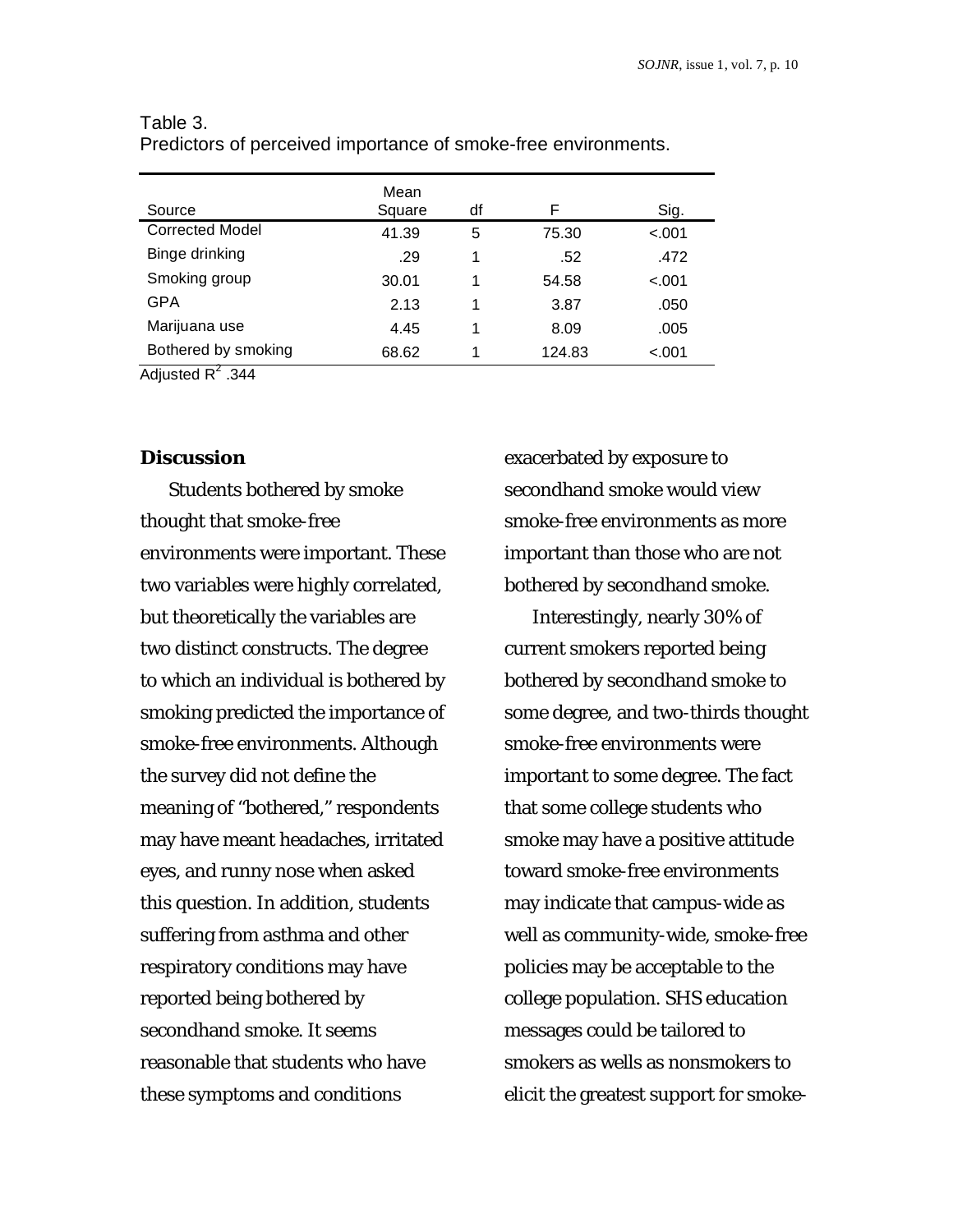free policies. A mass education campaign that highlights that all persons, including smokers, are "bothered" by SHS may increase awareness and influence attitudes. Another approach for media campaigns could focus on protecting your closest friends from your SHS. Since friends are extremely important in this age group, the proposed media campaign may be centered on the impact of peer influence on attitudes toward SHS.

It was not surprising, however, to find that smoking group status was a significant predictor of the importance of smoke-free environments. Nonsmokers were more likely than smokers to value smoke-free environments. Future research is needed to assess the extent to which both smoking and nonsmoking college students communicate their dislike of secondhand smoke to peers and family members. It also was not surprising that those who valued smoke-free environments (primarily nonsmokers) were less likely to engage in other risky behaviors. Similar to other studies, youth and young adults who smoke also are

more likely to engage in binge drinking and marijuana use.**18,19**

While binge drinking was related to attitudes toward SHS, it was not predictive of attitudes toward secondhand smoke when taking other factors into account. This finding is interesting given that smoking and drinking are associated in this age group. **18,19** It might be expected that those who engaged in binge drinking were less likely to be bothered by SHS since drinking and smoking typically occur in smokefilled bars. The current study did not examine where the binge drinking took place (e.g., bars, restaurants, private residences). If the predominant location of binge drinking is in bars, extending smokefree policies to include these venues may be acceptable to college students, especially those who value smoke-free environments and are bothered by SHS.

Relative to Social Cognitive Theory,**17** the environment (secondhand smoke), cognitive (attitudes toward SHS), and behavior (smoking group status) constructs may interact in a manner that could predict support for smoke-free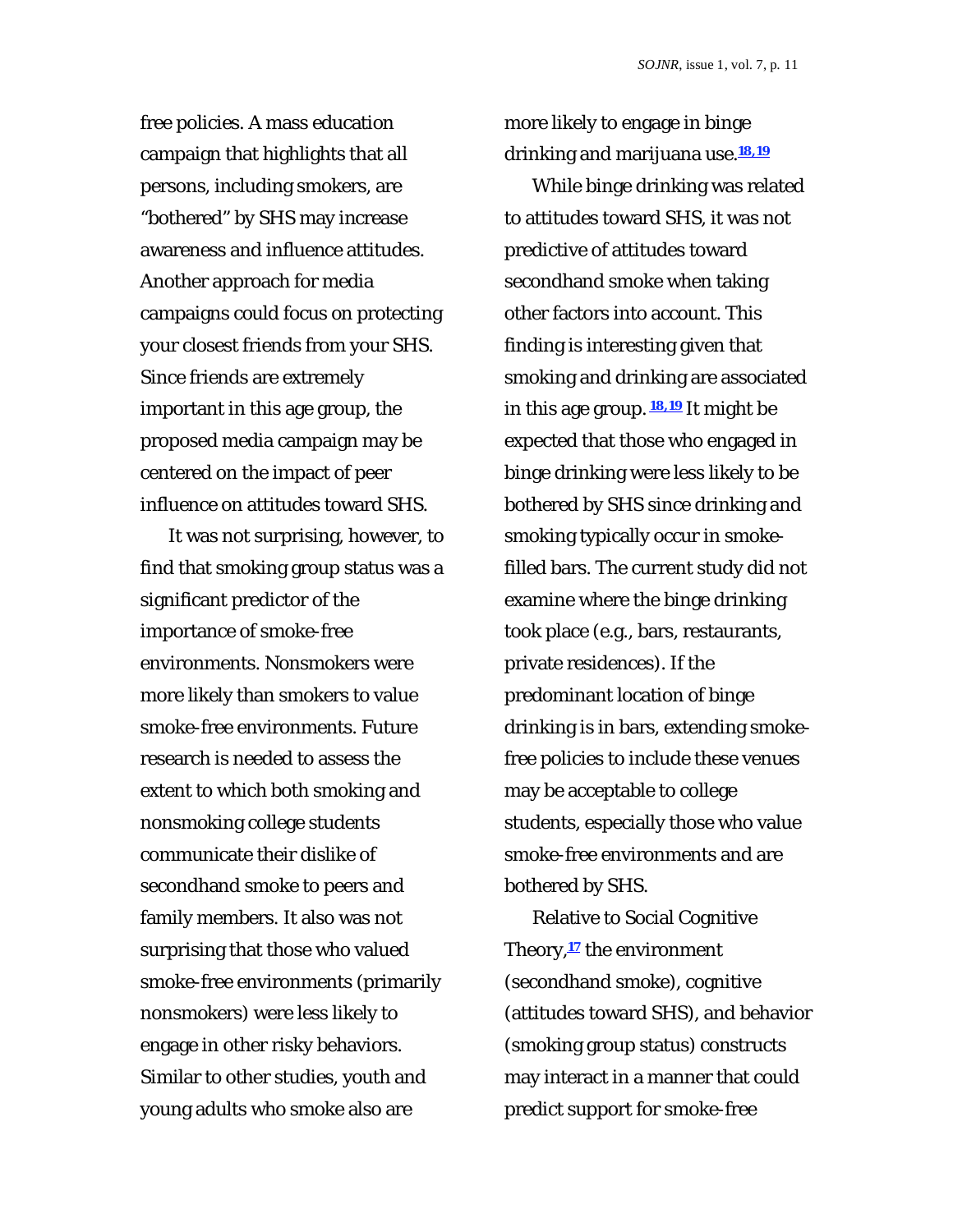policies among college students. As greater numbers of students are bothered by SHS and display negative attitudes toward it, more campuses may be inclined to adopt smoke-free policies.

*Limitations.* The greatest limitation to the current study was the cross-sectional design. A longitudinal study that examines changes in college students' attitudes and behaviors over time would add significantly to the literature. While parents and friends smoking behaviors may be important and contribute to college students' attitudes and behaviors, this information was not assessed in this study. Another limitation is that the researchers did not ask about the pending enactment of a local smoke-free law and whether the debate surrounding that enactment may have influenced the students' attitudes. Repeating the survey, after the enactment of the comprehensive smoke-free law, may reveal changes that may have occurred in attitudes or behaviors of the students. Additionally, the sample had several limitations given that the participants were mostly Caucasian,

middle class, and from a southeastern state that produces tobacco. Thus, the generalizability of the findings to other groups of college students may be limited. It would be interesting to compare the results from this study to other college campuses that have greater diversity or are located in areas that are more metropolitan in nature.

There is a need for research that measures the effects of other environmental influences (i.e., tobacco industry marketing practices) on attitudes toward smoke-free environments. A high proportion of college students viewed smoke-free environments as important. This is especially interesting given that the university is located in the heart of tobacco country. The tobacco states typically have weaker tobacco control laws than the non-tobacco-producing states.**21** These findings show promise for adopting smoke-free laws in areas that have historically been disproportionately affected by the health and economic burdens of tobacco use. The college population may be an untapped resource that may support efforts to promote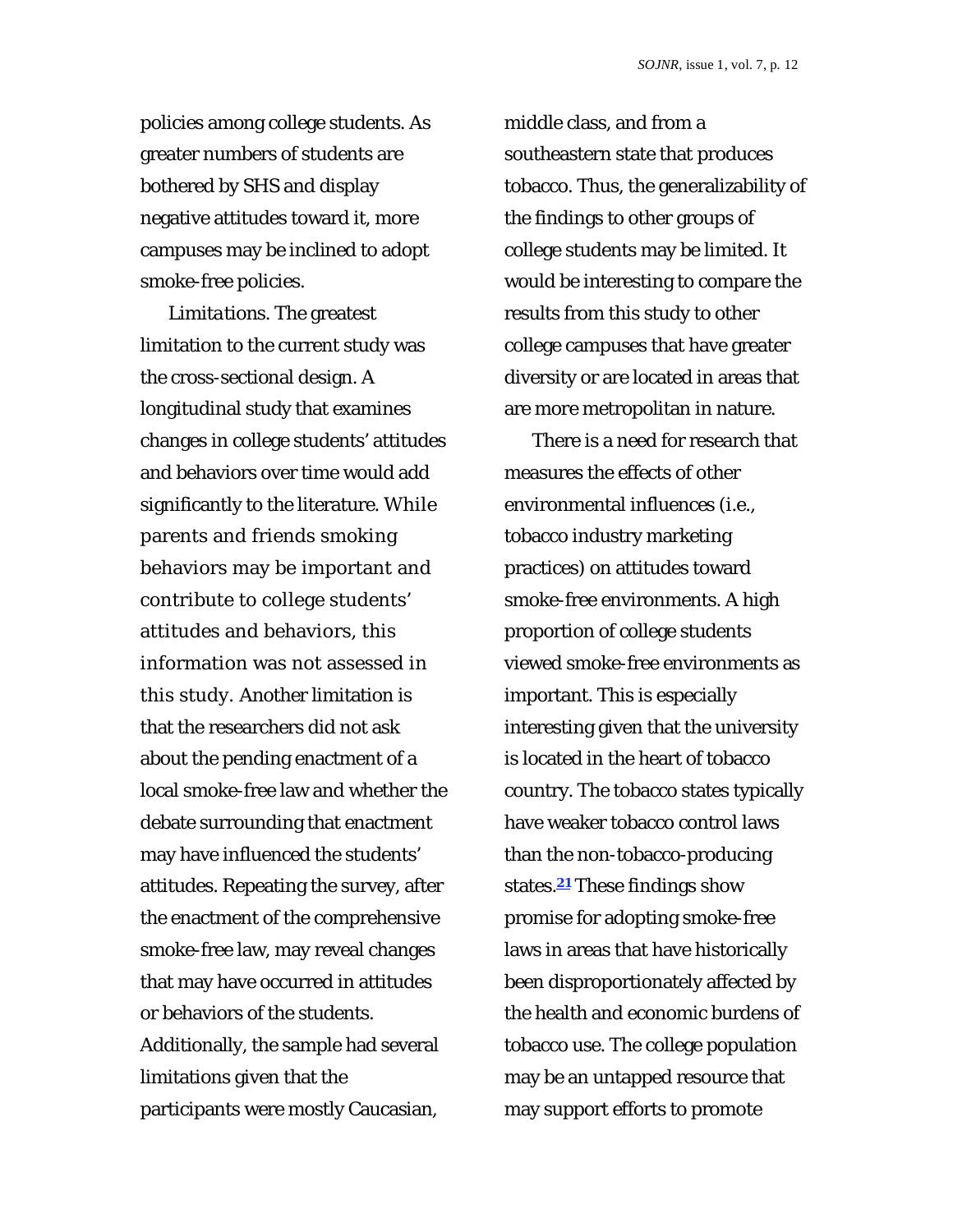smoke-free public policy. These changes in public policy will reduce exposure to SHS and the carcinogens and other harmful chemicals contained in the smoke. Public policy change has the potential to reduce the incidence of heart disease and cancer thereby saving countless American lives.

## **References**

- 1. Centers for Disease Control and Prevention. (2005). Annual smoking-attributable mortality, years of potential life lost, and productivity losses -- United States, 1997-2001*. MMWR - Morbidity & Mortality Weekly Report*, *54*(25): pp. 625-628.
- 2. U. S. Department of health and Human Services. (2005). *Report on Carcinogens, Eleventh Edition*. Retrieved: http://ntp.niehs.nih.gov/index.cfm?objectid=32BA9724-F1F6-975E-7FCE50709CB4C932
- 3. National Cancer Institute. (1999). *Smoking and Tobacco Control Monograph 10: Health Effects of Exposure to Environmental Tobacco Smoke*. Retrieved: http://cancercontrol.cancer.gov/tcrb/monographs/10/m10\_complete.pdf
- 4. Kirtz, H., Schmid, P., and Sinzinger, H. (1995). Passive smoking and cardiovascular risk*. Archives of Internal Medicine*, *155*: pp. 1942-1948.
- 5. National Cancer Institute. (1999), Health effects of exposure to environmental tobacco smoke: The report of the California Environmental Protection Agency., in *Smoking and Tobacco Conrol Monograph No. 10*. U.S. Department of Health and Human Services, National Institutes of Health: Bethesda, MD.
- 6. Perez, C.E. (2004). Second-hand smoke exposure -- who's at risk? *Health Reports*, *16*(1): pp. 9-17.
- 7. Centers for Disease Control and Prevention. (2001). State-specific prevalence of current cigarette smoking among adults, and policies and attitudes about secondhand smoke -- United States, 2000*. Morbidity & Mortality Weekly Report*, *50*(49): pp. 1101-1106.
- 8. McMillen, R.C., Winickoff, J.P., Klein, J.D., et al. (2003). U.S. adult attitudes and practices regarding smoking restrictions and child exposure to environmental tobaco smoke: Changes in the social climate from 2000-2001*. Pediatrics*, *112*(1): pp. e55-e60.
- 9. Tang, H., Cowling, D.W., Lloyd, J.C., et al. (2003). Changes of attitude and patronage behaviors in response to a smoke-free bar law*. American Journal of Public Health*, *92*(4): pp. 611-617.
- 10. Kottke, T.E., Aase, L.A., Brandel, C.L., et al. (2001). Attitudes of Olmsted County, Minnesota, residents about tobacco smoke in restaurants and bars. *Mayo Clinic Proceedings*, *76*(2): pp. 134-137.
- 11. Hyland, A. and Cummings, K.M. (1999). Consumer response to the New York City Smokefree Air Act*. Journal of Public Health Managment and Practice*, *5*(1): pp. 28-36.
- 12. Halperin, A.C. and Rigotti, N.A. (2003). U. S. public universities' compliance with recommended tobacco-control policies*. Journal of American College Health*, *51*(181-188).